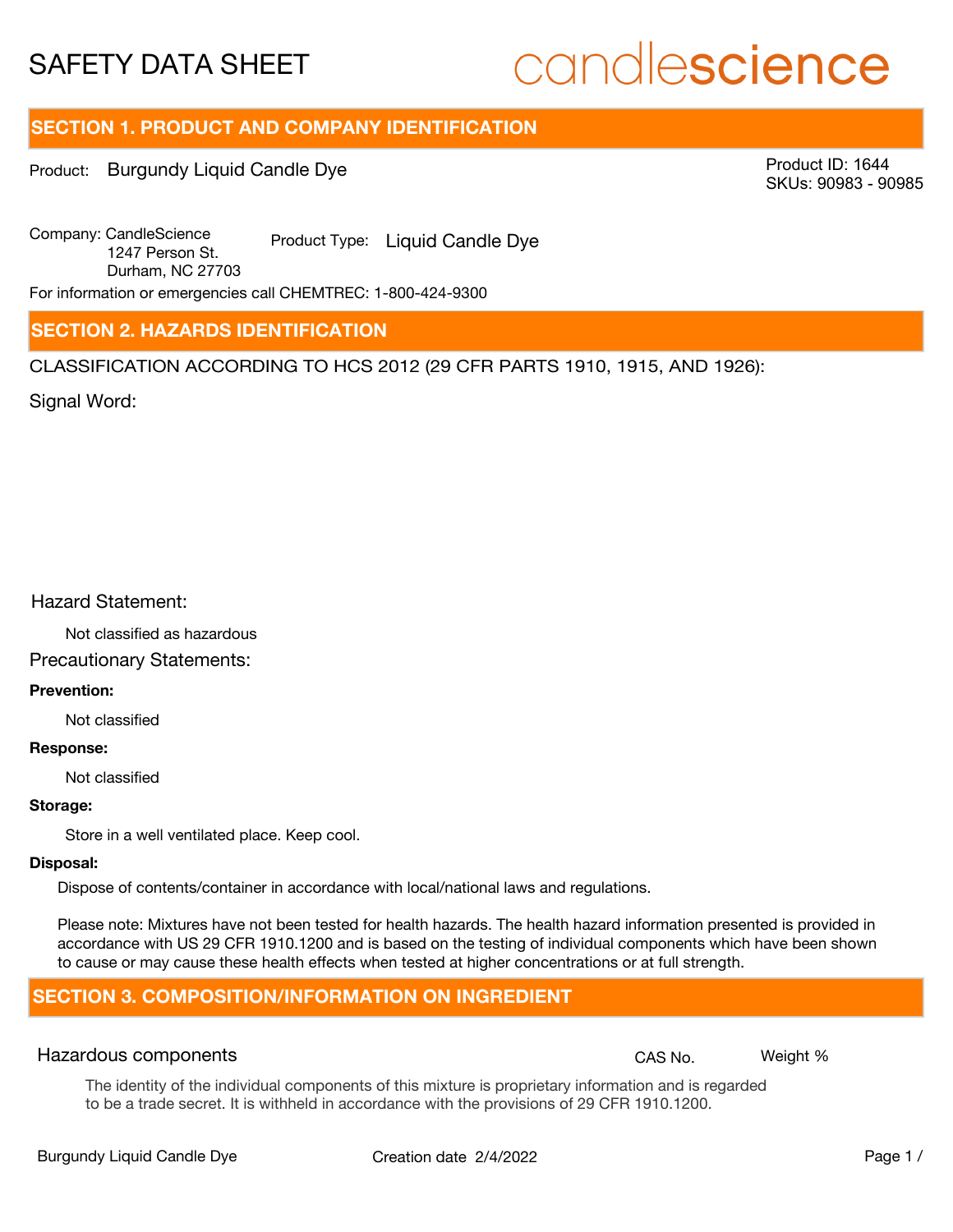# candlescience

## **SECTION 4. FIRST AID MEASURES**

#### Inhalation:

Allow victim to breathe fresh air. Allow the victim to rest.

Skin contact:

Remove affected clothing and wash all exposed skin area with mild soap and water, followed by warm water rinse. Eye contact:

Rinse immediately with plenty of water. Obtain medical attention if pain, blinking or redness persist.

#### Ingestion:

Rinse mouth. Do NOT induce vomiting. Immediately call a POISON CENTER or doctor/physician. Obtain emergency medical attention.

Most important symptoms:

Not expected to present a significant hazard under anticipated conditions of normal use.

### Indication of immediate medical attention:

Treat symptomatically.

General information:

Never give anything by mouth to an unconscious person. If you feel unwell, seek medical advice

## **SECTION 5. FIREFIGHTING MEASURES**

Suitable extinguishing media:

Foam, carbon dioxide, dry chemical, water jet or spray.

Unsuitable extinguishing media:

Gaseous extinguishing media are not to be used.

Specific hazards:

During fire, gases hazardous to health may be formed. Do not allow run-off from fire fighting to enter drains or water courses.

Special fire fighting procedures:

Wear self-contained breathing apparatus for firefighting. Move containers from fire area if it can be done safely. Use water spray jet to protect personnel and to cool endangered containers.

# **SECTION 6. ACCIDENTAL RELEASE MEASURES**

Personal precautions, protective equipment and emergency procedures:

Evacuate personnel to safe areas. Remove all sources of ignition. Ensure adequate ventilation. Keep people away from and upwind of spill/leak. Wear appropriate protective equipment and clothing during clean-up.

#### Environmental precautions:

Do not allow to enter into soil/subsoil. Do not allow to enter into surface water or drains. Dispose of in accordance with local regulations. Local authorities should be advised if significant spillage cannot be contained.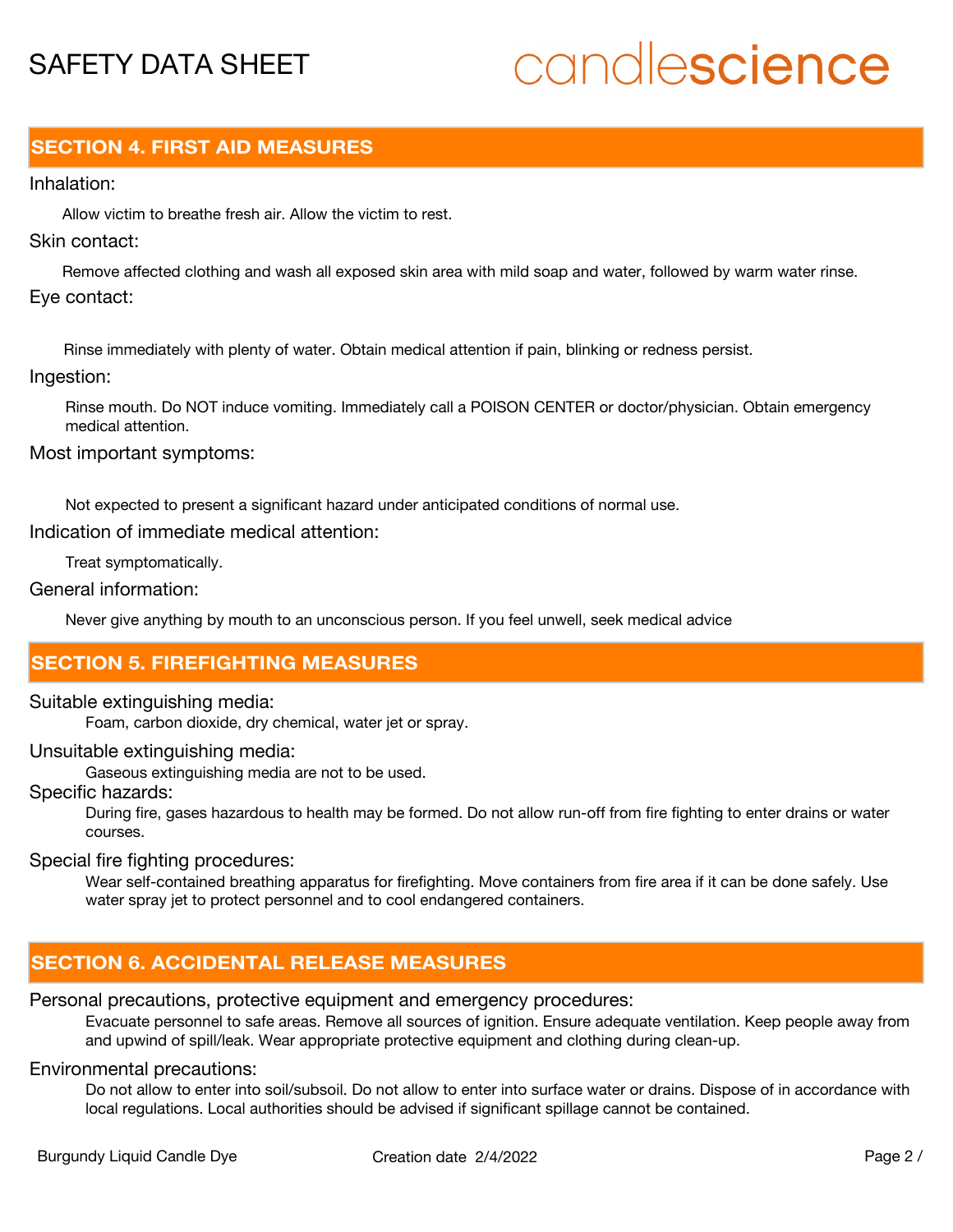# candlescience

#### Methods and materials for containment and cleaning up:

Soak up with inert absorbent material (e.g. sand, silica gel, vermiculite). Keep in suitable and closed containers for disposal. Clean contaminated floors and objects thoroughly while observing environmental regulations.

### **SECTION 7. HANDLING AND STORAGE**

#### Precautions for safe handling:

Avoid contact with skin and eyes. Avoid prolonged inhalation of vapors. Wash hands and other exposed areas with mild soap and water before eating, drinking or smoking and when leaving work. Handle in accordance with good industrial hygiene and safety practices.

#### Conditions for safe storage, including any incompatibilities:

Store in tightly closed and upright container in a cool, dry, ventilated area. Store away from light, heat, and sources of ignition.

### **SECTION 8. EXPOSURE CONTROLS/PERSONAL PROTECTION**

#### Exposure Guidelines:

#### Appropriate Engineering Controls:

#### **Ventilation:**

Use engineering controls to maintain airborne levels below exposure limit requirements or guidelines. If there are no applicable exposure limit requirements or guidelines, use only with adequate ventilation. Local exhaust ventilation may be necessary for some operations.

#### Personal Protective Equipment:

#### **Eye protection:**

Ensure that eyewash stations and safety showers are close to the workstation location. Chemical resistant goggles must be worn.

#### **Hand protection:**

Wear chemical resistant gloves suitable for this material as determined by a hazard assessment. Gloves should be discarded and replaced if there is any indication of degradation or chemical breakthrough.

#### **Skin and body protection:**

Wear protective clothing suitable for this material as determined by a hazard assessment.

#### **Respiratory protection:**

Respiratory protection should be worn when workplace exposures exceed exposure limit requirements or guidelines. If there are no applicable exposure limits or guidelines, use an approved respirator where there is a potential for adverse effects, including but not limited to respiratory irritation or odor, where indicated or required by the exposure assessment. Selection of air-purifying or positive-pressure supplied air will depend on the results of the exposure assessment which includes an evaluation of the specific operations and the actual or potential airborne concentrations. The type of cartridge or filter to be used must be selected and approved for the chemical, class, or classes of chemicals likely to be encountered in the workplace. For emergency conditions, use an approved positive-pressure self-contained breathing apparatus.

#### **General hygiene considerations:**

Handle in accordance with good industrial hygiene and safety practice. Remove contaminated clothing and protective equipment before entering eating areas. Wash hands before breaks and immediately after handling the product.

## **SECTION 9. PHYSICAL AND CHEMICAL PROPERTIES**

#### Appearance: Liquid

Burgundy Liquid Candle Dye **Creation date 2/4/2022** Page 3 /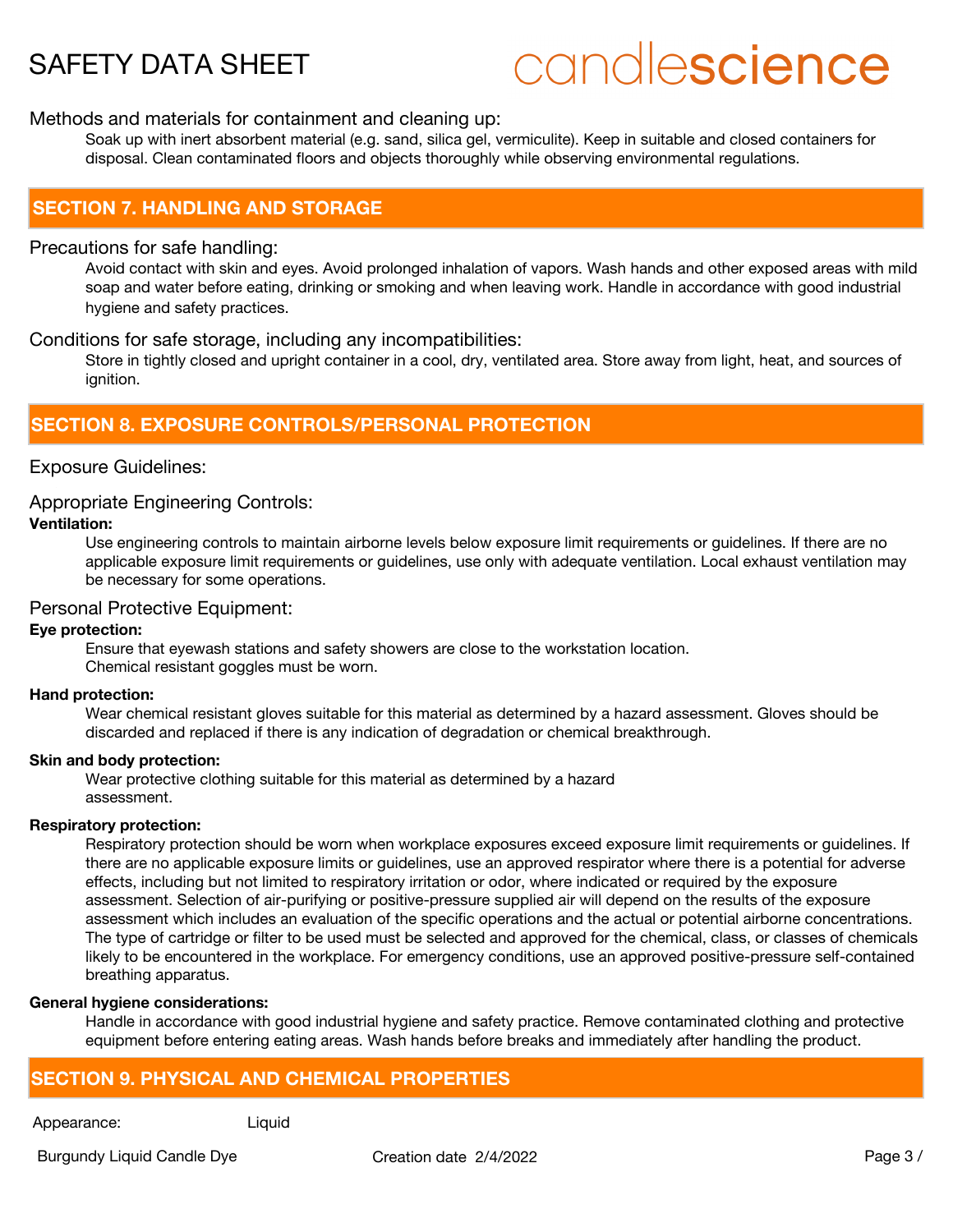# candlescience

| Color:                                               | Dark Red         |
|------------------------------------------------------|------------------|
| Odor:                                                | Characteristic   |
| Odor threshold:                                      | N/A              |
| pH:                                                  | N/A              |
| Melting point:                                       | N/A              |
| Boiling point:                                       | N/A              |
| Flashpoint:                                          | $>93$ °C<br>>199 |
| Evaporation Rate (Butyl Acetate = 1): $N/A$          |                  |
| Flammability (solid, gas):                           | N/A              |
| Upper lower flammability or explosive limits:<br>N/A |                  |
| Vapor density (Air=1):                               | N/A              |
| Vapor pressure:                                      | N/A              |
| Specific gravity (H2O=1):                            | N/A              |
| Solubility in water:                                 | N/A              |
| Solubility in other solvents:                        | N/A              |
| Partition coefficient: n-octanol/water:<br>N/A       |                  |
| Auto-ignition temperature:                           | N/A              |
| Decomposition temperature:                           | N/A              |
| Kinematic viscosity:                                 | N/A              |
| Dynamic viscosity:                                   | N/A              |
| Explosive properties:                                | N/A              |
| Oxidizing properties:                                | N/A              |
| Refractive index:                                    | N/A              |

# **SECTION 10. STABILITY AND REACTIVITY**

#### **Chemical stability:**

The product is stable and non-reactive under normal conditions of use, storage and transport.

 $\circ$ F

#### **Possibility of hazardous reactions:**

Material is stable under normal conditions.

#### **Conditions to avoid:**

Heat, flames and sparks. Temperature extremes and direct sunlight.

#### **Incompatible materials:**

Strong oxidizing agents. Strong acids. Strong Bases.

#### **Hazardous decomposition products:**

No hazardous decomposition products are known.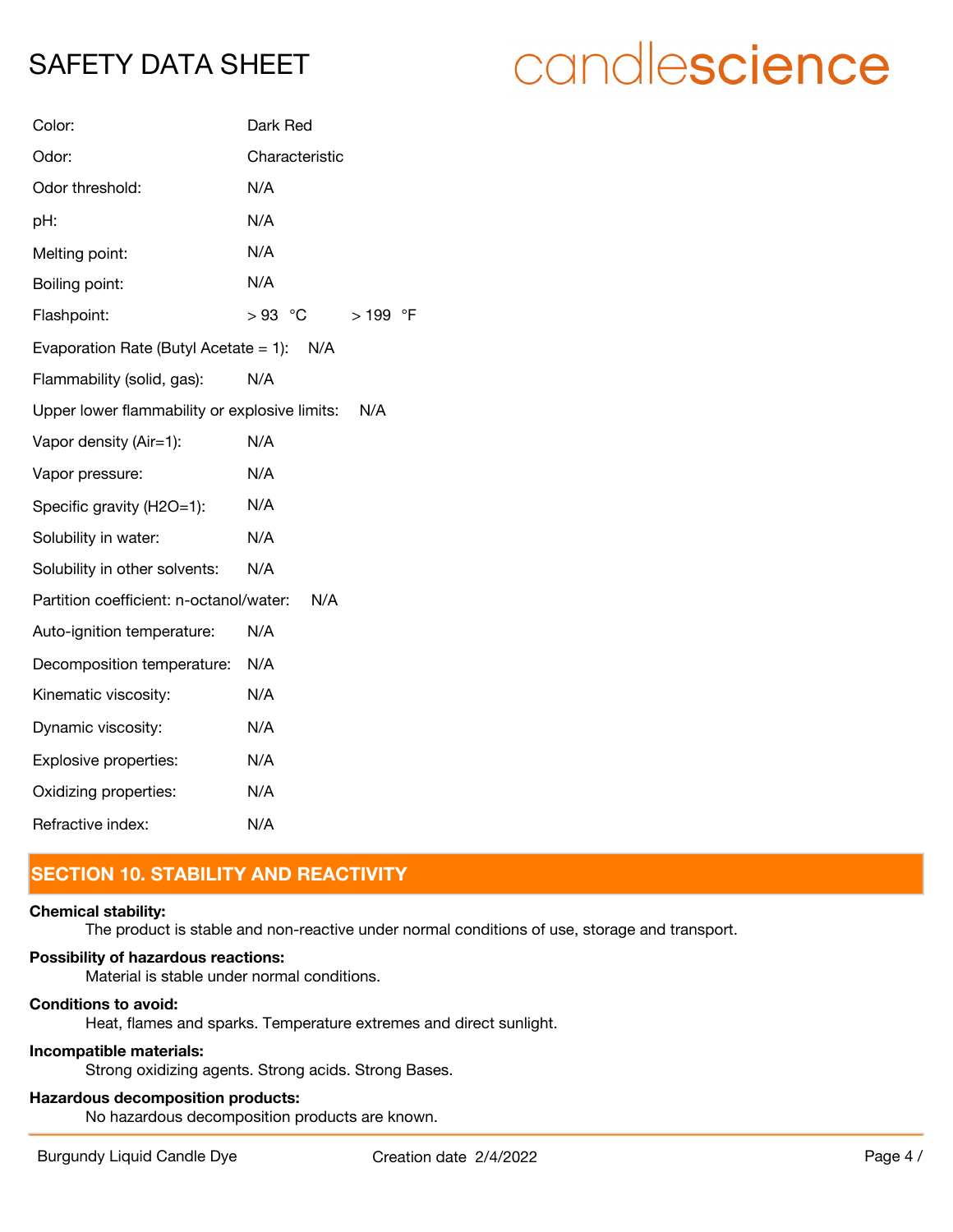# candlescience

## **SECTION 11. TOXICOLOGICAL INFORMATION**

#### **Acute oral toxicity:**

Not classified

#### **Acute dermal toxicity:**

Not classified

#### **Acute inhalation toxicity:**

Not classified

#### **Skin corrosion/irritation:**

Not classified

#### **Serious eye damage/eye irritation:**

Not classified

#### **Respiratory or skin sensitization:**

Not classified

#### **Mutagenicity:**

Not classified

#### **Reproductive toxicity:**

Not classified

#### **Carcinogenicity:**

Not classified

Please note: Mixtures have not been tested for health hazards. The health hazard information presented is provided in accordance with US 29 CFR 1910.1200 and is based on the testing of individual components which have been shown to cause or may cause these health effects when tested at higher concentrations or at full strength.

### **SECTION 12. ECOLOGICAL INFORMATION**

#### **Ecotoxicity:**

The product is not considered harmful to aquatic organisms nor to cause long-term adverse effects in the

# **Persistence and Degradability:**

No additional information available

#### **Bioaccumulation:**

No additional information available

#### **Other Adverse Effects:**

No additional information available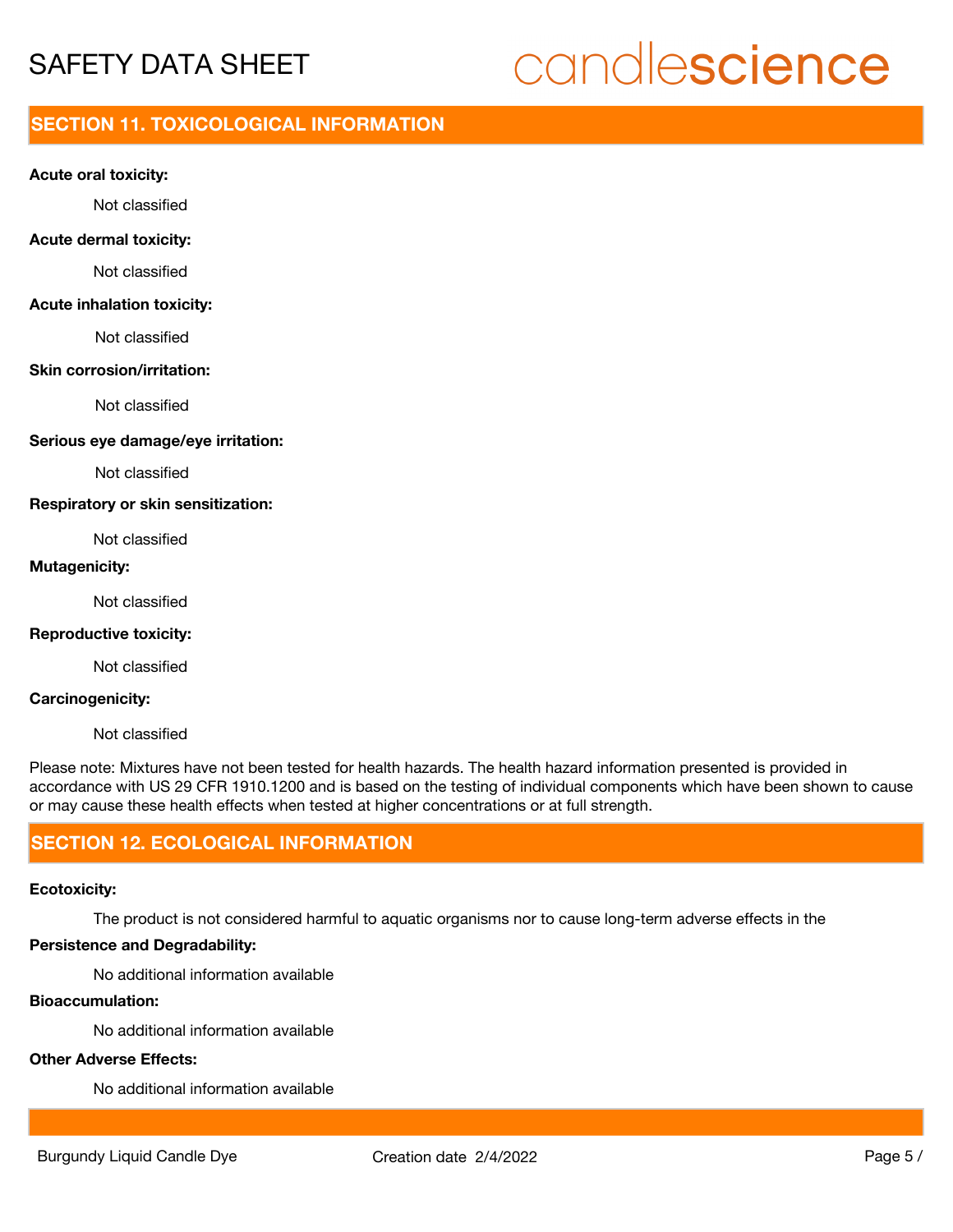# candlescience

### **SECTION 13. DISPOSAL CONSIDERATIONS**

#### **Disposal instructions:**

Collect and reclaim or dispose in sealed containers at licensed waste disposal site. Do not allow this material to drain into sewers/water supplies. Do not contaminate ponds, waterways or ditches with chemical or used container. Dispose of contents/container in accordance with local/regional/national/international regulations.

#### **Local disposal regulations:**

Dispose in accordance with all applicable regulations.

#### **Hazardous waste code:**

The waste code should be assigned in discussion between the user, the producer and the waste disposal company.

#### **Waste from residues/unused products:**

Dispose of in accordance with local regulations. Empty containers or liners may retain some product residues. This material and its container must be disposed of in a safe manner.

#### **Contaminated packaging:**

Since emptied containers may retain product residue, follow label warnings even after container is emptied. Empty containers should be taken to an approved waste handling site for recycling or disposal.

| <b>SECTION 14. TRANSPORT INFORMATION</b>  |                             |  |
|-------------------------------------------|-----------------------------|--|
| <b>IATA UN Number:</b>                    | Not regulated for transport |  |
| <b>IATA UN Proper Shipping Name:</b>      |                             |  |
| <b>IATA Transport Hazard Class:</b>       |                             |  |
| <b>IATA Packing group:</b>                |                             |  |
| <b>IATA Environmental Hazards:</b>        |                             |  |
| <b>IATA ERG Codes:</b>                    |                             |  |
| <b>IATA Special Precautions:</b>          |                             |  |
| <b>IATA Other Information:</b>            |                             |  |
| <b>IMDG UN Number:</b>                    | Not regulated for transport |  |
| <b>IMDG UN Proper Shipping Name:</b>      |                             |  |
| <b>IMDG Transport Hazard Class:</b>       |                             |  |
| <b>IMDG Packing Group:</b>                |                             |  |
| <b>IMDG Environmental Hazards:</b>        |                             |  |
| <b>IMDG EMS:</b>                          |                             |  |
| <b>IMDG Special Precautions:</b>          |                             |  |
| <b>IMDG Transport in Bulk:</b>            |                             |  |
| <b>SECTION 15. REGULATORY INFORMATION</b> |                             |  |

#### **California Proposition 65 List:**

This material is not known to contain any chemicals currently listed as carcinogens or reproductive toxins.

Burgundy Liquid Candle Dye **Creation date 2/4/2022** Page 6 /